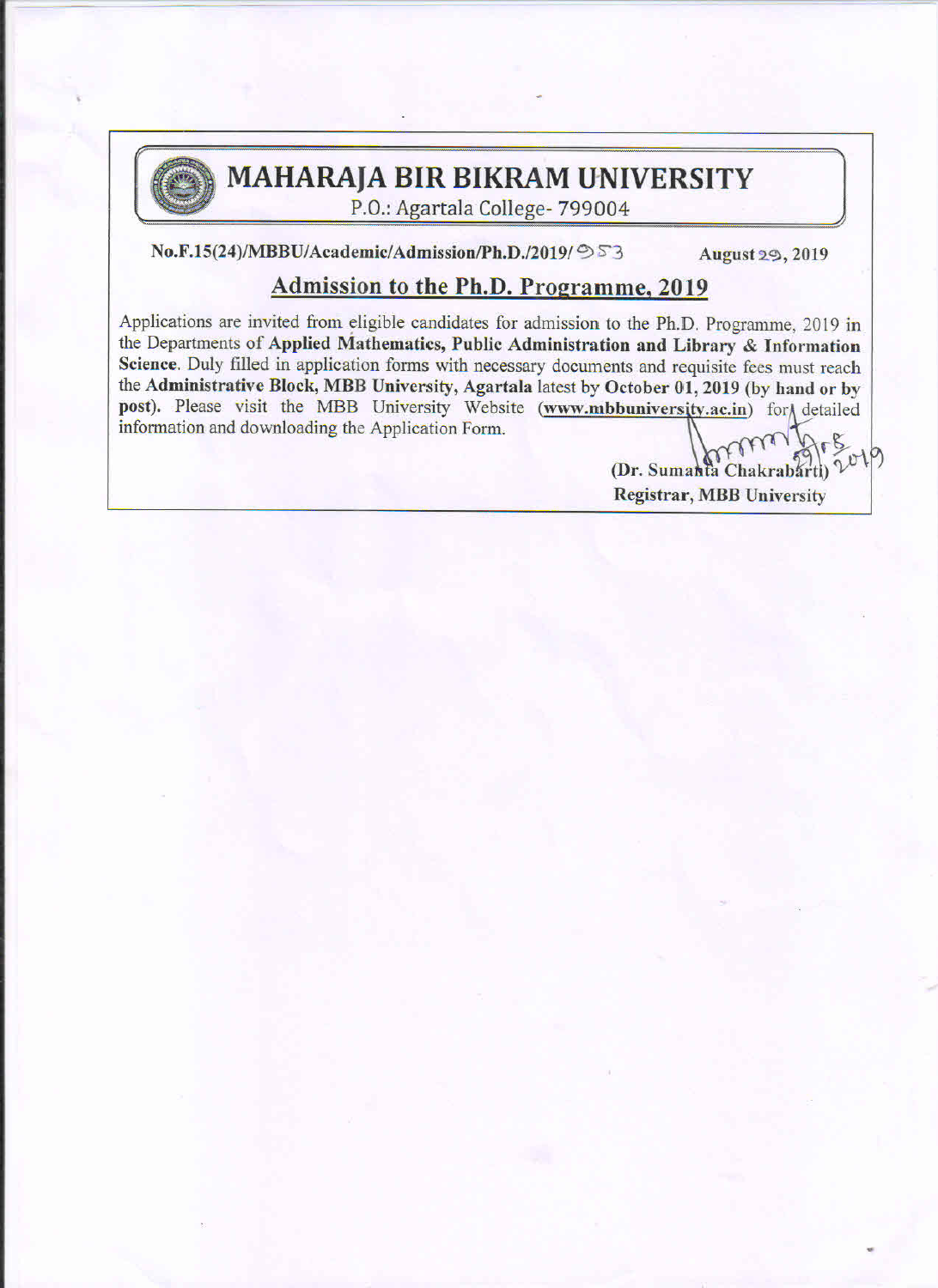

"

# Maharaja Bir Bikram University Admission to the Ph.D. Programme, 2019

Agartala, Tripura-799004

# Admission to the Ph.D. Programme, 2019

General Instructions to the Applicants for the Ph. D. Entrance Examination and Interview<br>for admission to Ph. D. Programme. for admission to Ph. D. Programme.

Applications are invited from eligible candidates for admission to the Ph.D. Programme, 2019 in the following disciplines:

| <b>Discipline</b>                  | Focused area of research                                                                                                                                                                                                                                                                                                                                                                                                                                                                                                                                                 | <b>Intake Capacity</b>   |
|------------------------------------|--------------------------------------------------------------------------------------------------------------------------------------------------------------------------------------------------------------------------------------------------------------------------------------------------------------------------------------------------------------------------------------------------------------------------------------------------------------------------------------------------------------------------------------------------------------------------|--------------------------|
| <b>Applied Mathematics</b>         | Fuzzy Set Theory, Fuzzy Topology, Soft Set Theory,<br>Mathematical Biology, Nonlinear Dynamics,<br><b>Operations Research</b>                                                                                                                                                                                                                                                                                                                                                                                                                                            | $4$ (UR-2, SC-1, ST-1)   |
| <b>Public Administration</b>       | Theories of Public Administration, Public Policy,<br>Rural and Urban Governance, Environmental<br>Administration                                                                                                                                                                                                                                                                                                                                                                                                                                                         | $4$ (UR-2, SC-1, ST-1)   |
| Library and Information<br>Science | Library Automation and Networking, Information<br>Seeking Behavior, Bibliometric / Webometric,<br><b>Information Retrieval System</b>                                                                                                                                                                                                                                                                                                                                                                                                                                    | $\mathbf{1}$<br>$(UR-1)$ |
|                                    | Mathematics of at least two-year (or 4-Semester) duration with at-least 55% marks in aggregate (for<br>General candidates) or its equivalent grade 'B' in the UGC 10 Points scale (or an equivalent grade in a                                                                                                                                                                                                                                                                                                                                                           |                          |
| b. Public Administration:          | point scale wherever grading system is followed) from an UGC recognized Indian University is eligible<br>to apply for Ph. D. programme in the Department of Applied Mathematics. However, a relaxation of 5%<br>marks from 55% may be allowed for SC/ST/ Differently able candidates and also for those candidates,<br>who have obtained their Master's Degree either in Applied Mathematics/Pure Mathematics/<br>Mathematics prior to 19 <sup>th</sup> September, 1991.<br>A person who has successfully obtained Master's Degree either in Public Administration or in |                          |

## I. Eligibility Criteria:

l

#### a. Applied Mathematics:

### b. Public Administration:

A person who has successfully obtained Master's Degree either in Public Administration or in Political Science of at least two-year (or 4-Semester) duration with at-least 55% marks in aggregate (for General candidates) or its equivalent grade 'B' in the UGC l0 Points scale (or an equivalent grade in <sup>a</sup> point scale wherever grading system is followed) from an UGC recognized Indian University is eligible to apply for Ph. D. programme in the Department of Public Administration. However, a relaxation of 5% marks from 55% may be allowed for SC/ST/ Differently-abled candidates and also for those candidates, who have obtained their Master's Degree either in Public Administration or in Political Science prior to 19<sup>th</sup> September, 1991.